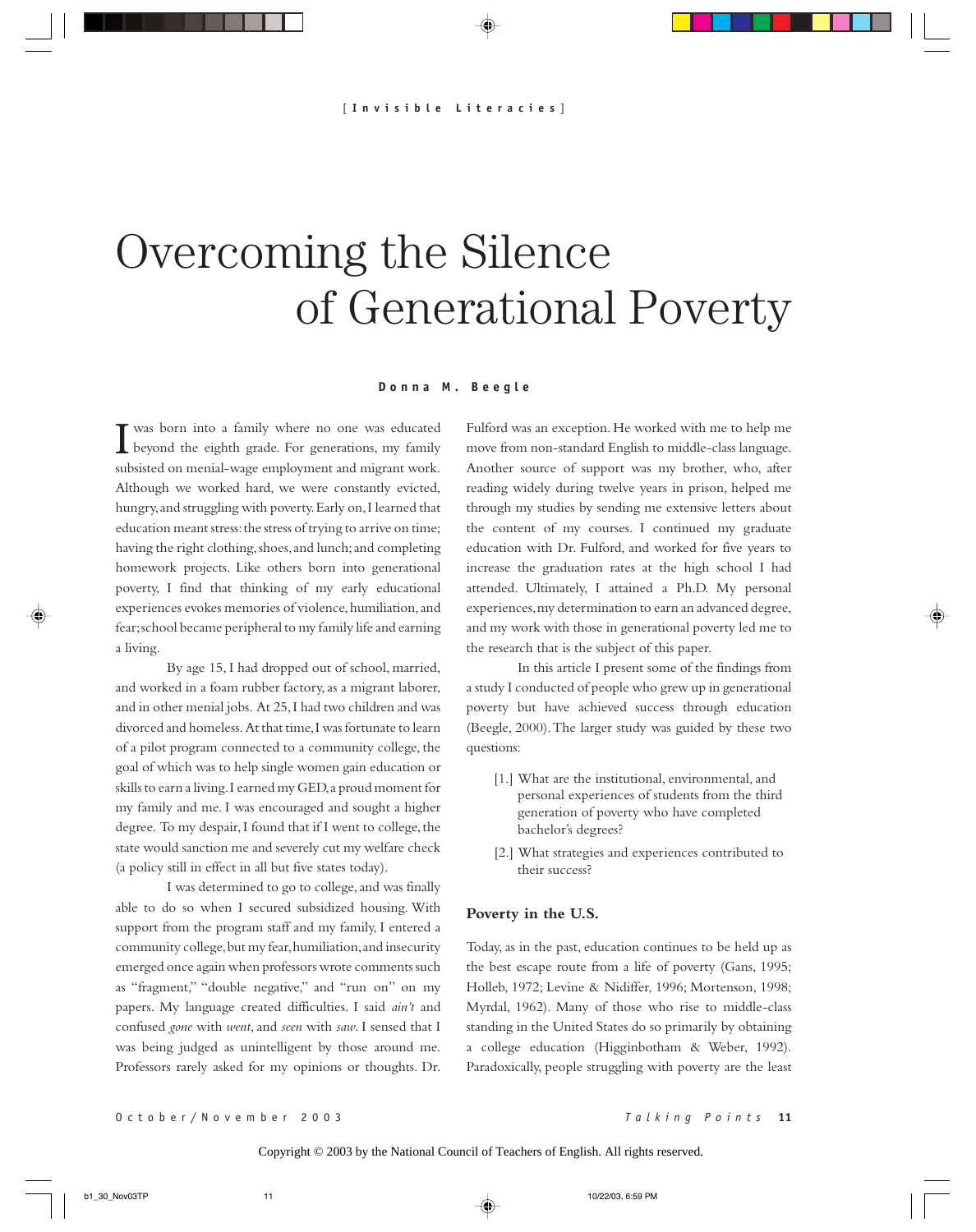likely to become literate and achieve a college education (Mortenson, 1998; U.S. Department of Commerce, 1999). People in poverty tend to stay poor and have low levels of formal education generation after generation (Levine & Nidiffer, 1996; Mortenson, 1998; U.S. Department of Commerce, 1999). With poverty and illiteracy continuing to be passed down this way, there is a great need to understand how to increase literacy rates and educational success for students from generational poverty backgrounds.

Although some progress has been made in diminishing the educational barriers of race, gender, geography,

*Although there has been some progress made in diminishing the educational barriers of race, gender, geography, and religion, poverty is the one barrier that has not been even partially overcome.*

and religion (Mortenson, 1993), poverty is the one barrier that has not been even partially overcome. In 1970, a person from the lowest income quartile was only 16% as likely to complete a bachelor's degree as a person from the highest income quartile. By 1989, that rate had fallen to 11% (Mortenson, 1991), and in 1996, to 10% (Levine & Nidiffer, 1996; Mortenson, 1996). Since then, an even lower percentage of the poorest people in the U.S. have become educated (Valadez, 1998; Greenberg, Trawn, & Plimpton, 1999).

In the literature, there is little distinction made between working-class poverty, temporary poverty, situational poverty, and generational poverty. This lack of contextual clarity perpetuates the lack of understanding of the realities experienced by students living in generational poverty. For that reason, my research

respondents were all college graduates whose families had lived in poverty for at least three generations.

# **Context of the Study**

All of the people in this study grew up in generational poverty and graduated from college or university. Primary participants, ranging in age from 22–60, included 6 white males, 11 white females, 2 Hispanic males, 2 African American males, 2 Hispanic females, and 1 Asian female.

I collected two primary sets of data. First, I conducted intensive  $2 \frac{1}{2}$ -hour interviews with four focus groups comprised of 24 college graduates who grew up in generational poverty. These interviews were open-ended discussions designed to reveal the participants' subjective experiences related to education (Schatzman & Strauss, 1973). Second, I administered a questionnaire that was given to the 24 focus-study members and an additional 32 college graduates with similar backgrounds. The questionnaire had a three-fold purpose: (1) to elicit background information on environmental and personal factors likely to have influenced a student's ability to complete a bachelor's degree, (2) to assist in shaping the development of the focus-group guidebook by gathering descriptive data and a profile of students' experiences in achieving their degrees, and (3) to create a pool from which to select focusgroup participants. The primary benefit of the questionnaire was the collection of background data. This provided a focus for group interviews and supported the main objective of this study, which is to identify common strategies used by students from generational poverty to overcome poverty barriers and complete a bachelor's degree. Tape recordings, field notes, a reflection journal, and notes from a trained observer informed my analysis of the data. When reporting percentages of quantitative data, I use the term *respondents* to refer to everyone who answered the questionnaire and *participants* to refer to those who were a part of the focus groups.

# **Findings**

Several findings emerged from the data. In general, participants articulated that they experienced great shame and humiliation growing up in poverty. They believed that outsiders perceived poverty to be their fault. Participants faced physical, emotional, sociological, and economic barriers to literacy and education at all stages of their lives. Of particular note were participants' discussions about appearance; jobs; basic needs, including housing, food, and health care; money; and control over one's life. I briefly report on each of these categories below.

# *Appearance*

Participants described a world in which appearance was important and one of the elements by which they were judged, a factor in their hate for and alienation from school.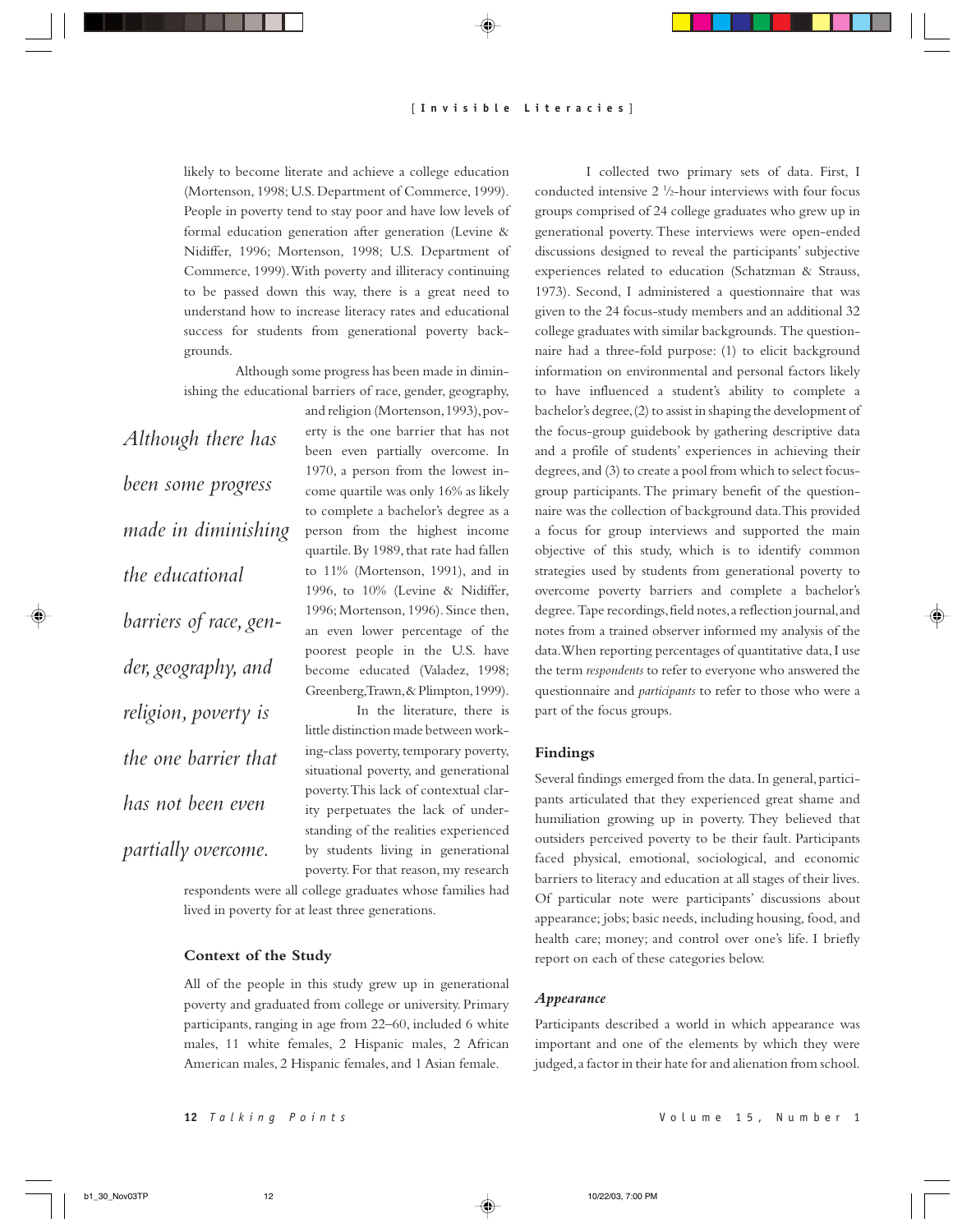Many respondents related experiences in which they were humiliated or embarrassed by their poverty or felt embarrassed by the appearance of parents or family members. Stories about appearance frequently focused on cleanliness, hairstyles, clothing, and shoes. Julie stated, "Everyone could tell I was poor by my ragged clothes, horrible shoes, and free lunch tickets." Another respondent, Kimberly, said that "no one wanted us around" because "our hair was dirty and stringy, and most people made us feel like we didn't belong." Such stories made participants aware that their and their parents' appearances were not considered normal.

# *Expectations for Jobs*

Respondents reported that their expectations for jobs were shaped by their parents and others around them. When asked, "As a child, what did you want to be when you grew up?", 87% of the respondents did not have job or career goals. Most reported that they never thought about "being something." "I just wanted to survive and grow up," said Larry. "I never considered myself to be worthy to be anything." Of the females who identified a future goal, 72% stated that they wanted to be mothers when they grew up. Six males also identified parenting as their future goal. When asked how they would earn a living, 85% of the respondents reported that they would find "some kind" of work. Parents of 69% of the respondents survived on welfare, disability pay, or migrant work.

Participants talked about jobs as abstract concepts. They did not have a specific idea about what a job for them would be. As children, respondents envisioned three categories of jobs, all of which were familiar and visible: jobs they had seen performed in their communities, such as police officer, hair cutter, clerk, office worker, food server, and truck driver; jobs that were held by people they knew, such as working in manufacturing, textiles, fishing, a glass factory, a cannery, sign painting, and seasonal migrant work; and jobs they had seen enacted or portrayed on television, such as Solid Gold dancer, ballet dancer, nurse, and doctor. Seventy-one percent of the participants also reported that their personal worth was judged by the kind of work their parents did or did not do.

For the respondents, expectations of jobs or careers were directly linked to their social-class context. Growing up, they were not exposed to professional career opportunities other than what existed within their communities, and most of those jobs did not require a college education.

# *Inadequate Housing, Food, and Health Care*

# **HOUSING**

Inadequate housing was a barrier to participants. During the focus groups, most participants referred to the family

housing situation as adding to their feelings of being ashamed and their perception that their home was "different." As Tammy told me, "I could never bring anyone home to our dump." Others mentioned extra people living at home, messy conditions, or living in a car. Vicki poignantly recalled a visit to a friend's house: "She had bowls that matched. I always wanted bowls that weren't Golden Soft margarine containers."

Respondents dreamed of better housing. They shared stories of cleaning, building, and repairing the places where they lived, but no matter how hard they tried, most participants reported that they were

*Seventy-one percent of the participants also reported that their personal worth was judged by the kind of work their parents did or did not do.*

still ashamed of their homes. Eighty-six percent of the participants described efforts to make their homes nicer.

### **FOOD**

Food was one of the most prevalent themes that emerged. Ninety percent of the respondents shared stories of how food was a barrier for them. Participants talked about not having food or of the embarrassment that came with having to purchase food with food stamps. Others were embarrassed by having to bring "cold pancake sandwiches" or "tea in a mayonnaise jar" to school, and felt inferior because they didn't have the same food that others were eating.

Most of the participants shared stories of hunger. They identified with each other as they told of feeling weak and shaky from not having enough to eat. This level of hunger affected not only their feelings of self-worth, but also their health. Most of the participants reported that their families were "sick all the time."

#### **HEALTH**

Almost all respondents reported that they and their family members had little or no medical care. Ninety-seven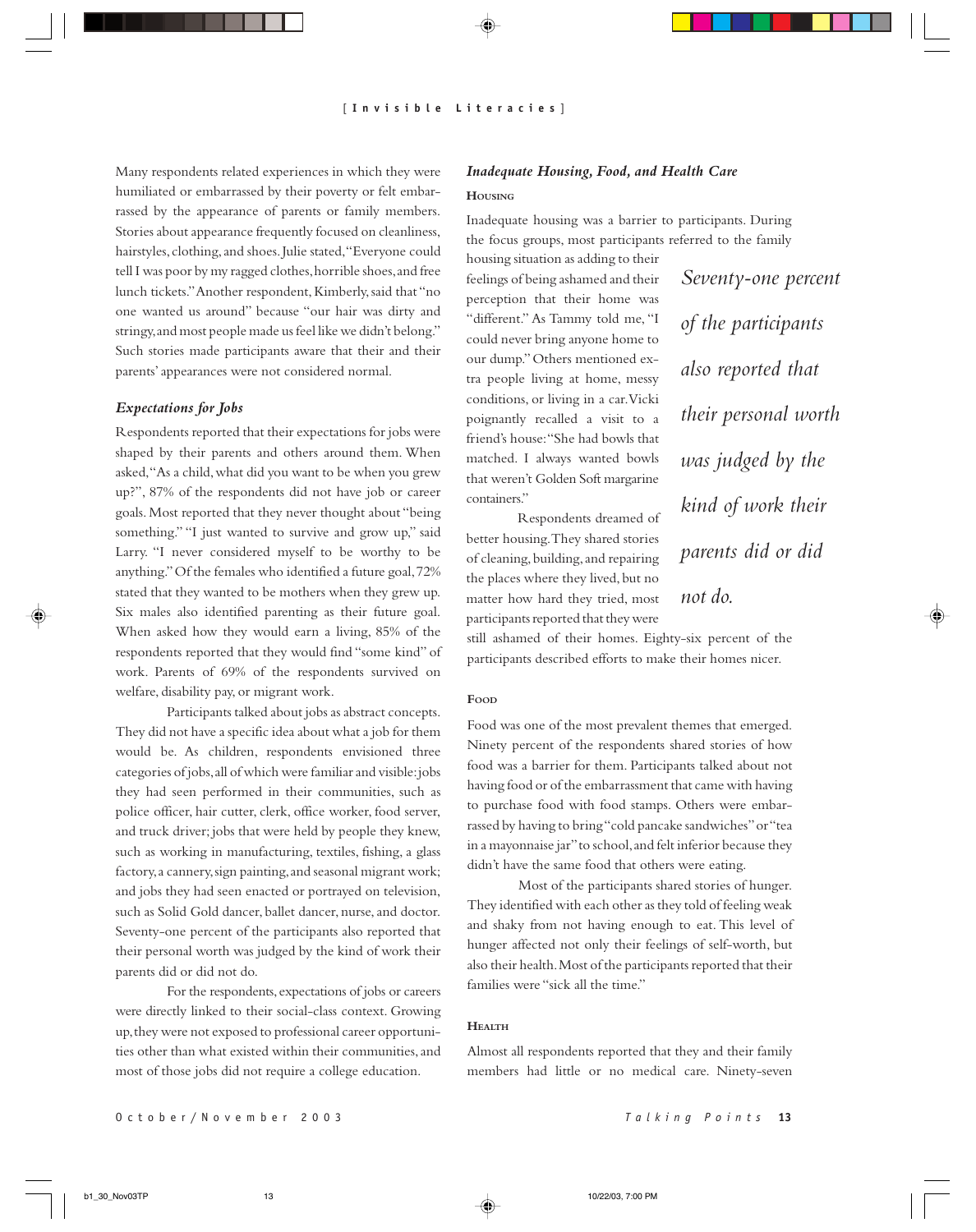percent of the respondents could not remember ever going to a doctor or knowing of anyone in their family who went to a doctor. They were witness to a lot of sickness and many early deaths. As Norm put it, "I didn't know people went to the doctor. I thought everyone went to the emergency room." In addition to a lack of medical care, participants reported rarely having the money to purchase prescriptions, or if they did get their prescriptions filled, they shared prescription medicine, including antibiotics, with other family members and friends. Participants also reported not receiving dental or eye care. "I never saw a dentist," said Rick. "Didn't even know you were supposed to until you needed false teeth." These comments not only reveal a lack of access to health care, but also ignorance of its existence.

# *Economic Constraints and Loss of Control*

All respondents reported that not having money to get basic necessities contributed to their feelings of hopelessness. Ninety-one percent felt that without money, their lives

*Most participants discussed reacting to the events in their lives rather than shaping or choosing their futures.*

were out of their control, and they had no power to change their life situations. When asked what money meant to them and their families, 98% of the respondents associated money with safety, security, and choice. "People who have money have choices," James said. "It's harder without money. No one chooses to be without money. My parents worked hard. For ten years, they made payments on a house thinking it was the ticket to security and then found out that the bank had

no deed. They lost everything." Because of money constraints, respondents thought that personal, educational, and social opportunities were unattainable.

In addition to feeling no control over money, focus-group participants also attributed feelings of inner shame and humiliation to the lack of control they had over their lives. Most participants discussed reacting to the events in their lives rather than shaping or choosing their futures. Many of the participants said that they felt something was personally wrong with them and that was the cause of their poverty. "Life just happens," said Jared. "No one makes plans. When you are poor, it's like life has spun out of control and there is nothing you can do."

# *Educational Contexts*

When respondents were asked to reflect on what education meant to them and their families, 98% of them reported that education had little or no meaning in their early lives and simply was not important. For nearly all of them (92%), early education was just something they "did" and never knew why. Some of the most common reasons they cited for going to school included, "it was the law," they "had to be there," and they "just went and never gave it a thought." Over two-thirds of the participants reported that education came easily to them. Many reported that, despite having had good grades, they had no direction and did not understand what they could do with an education.

Communication about education in the home lives of this group was limited. All respondents agreed that daily problems were the focus of their lives and almost all (96%) reported that education was simply not discussed. No one ever asked, "How are you doing in school?" Participants reported that this lack of communication about education sent the message that it was not important and that no one cared about it. Ninety-six percent of the respondents reported that their friends were also from poverty and that there was peer pressure to disregard education. "I never associated studying with success," reported Larry. "I just thought intelligent kids did well, and others like me and my friends didn't."

The expectations for education for this group were also affected by their parents' education levels. None of the parents were educated beyond high school, and for most (96%) of the respondents, the goal was to do just a little better than their parents. Considering that the majority of the parents had less than a tenth-grade education, high school graduation became the goal for many. But even that was beyond what 59% of the respondents could envision. "I could not imagine finishing high school," said Tammy. "If I did, it would be an incredible accomplishment because no one I knew went beyond the eighth grade." How far a participant was expected to go in school was also determined by sex. Almost all participants recalled being told that education was for the boys, and girls get married.

The low value placed on education in the home, the lack of conversations about educational concerns, and the almost total absence of educational goals prevented the respondents from including education in their long-term plans. Familiarity with and appreciation of educational contexts are crucial in fostering a need and a desire to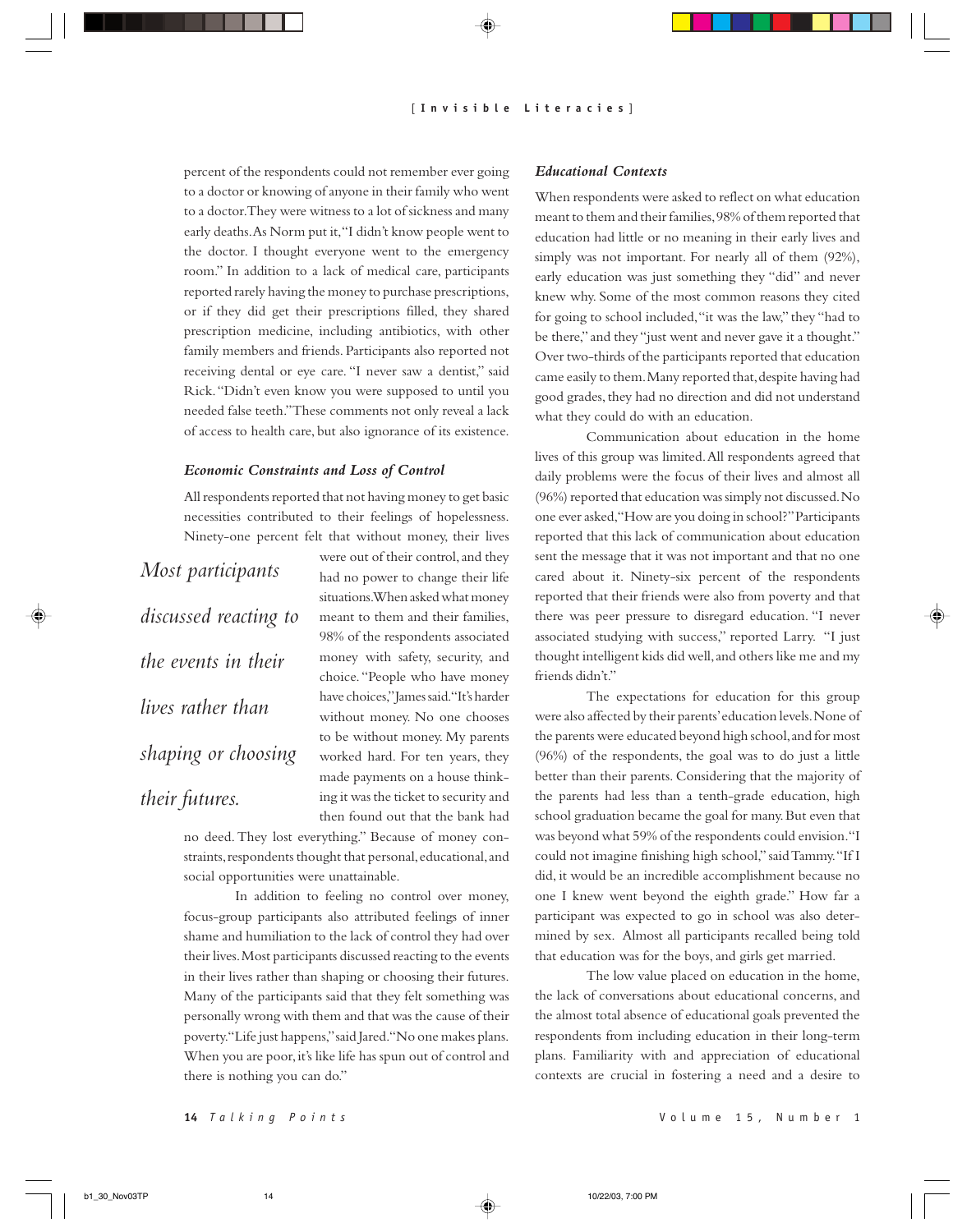understand the importance of higher education. Most did not realize that a college education could move them beyond the level of poverty to which they were accustomed.

# *The Role of Teachers*

There was a widespread perception among respondents that most teachers in elementary and high school "didn't care." Most had not experienced teachers who had protected them or reached out to them. Respondents (94%) also perceived that teachers "didn't know what to do with kids like them." They reported that they were so far behind that they were constantly being ignored or put in the back of the room. Twelve of the 24 focus group participants reported that they had learning disabilities that were not diagnosed. In some cases, they were judged as unintelligent, when in fact, it was a learning disability that had prevented them from learning. Conversely, some students were assumed to have learning disabilities when they didn't. Bill, for example, was labeled as a poor learner, but he reports that "Years later they found out that I needed surgery on my tongue. I wasn't stupid. No one cared enough to find that out." Similarly, Lynda couldn't read the board because of a vision problem, but "the teachers didn't care to find out" the true cause of her difficulties in reading.

Participants overwhelmingly felt that teachers were the "enemy." They told story after story of being humiliated by teachers. Most participants reported that they were afraid of their teachers. In fact, only 4 of the 24 focus group participants reported positive relationships with teachers. Most of the participants who had negative experiences reported that they handled the teachers' behavior by "acting out" or by withdrawing and becoming silent. Lynda's comment provides an example of the kind of silence that poverty induced: "My clothes and my shoes drew enough focus on me. I didn't want to ever raise my hand and draw more."

Furthermore, respondents (89%) reported that they did not feel their teachers believed in them. This was emphasized again in focus-group interviews. Most of the participants reported that teachers had a negative impact on their lives, and even today, many report still getting upset by how they were treated and "pushed aside." Participants felt that their teachers had the power to make them feel included, cared about, and safe from ridicule or violence, but didn't exert that power. In addition, most participants

described teachers as using middle-class examples to explain the lessons being taught. They could not relate to examples that had little or nothing to do with the povertystricken world that they lived in. Since elements of the participants' world were not part of the curriculum, the students themselves, as a result, felt invisible.

Participants reported that they believed their lives would have turned around sooner had they experienced teachers who believed in them and treated them like they were "somebody." Participants did not want to be singled out for negative reasons, but most reported that they wished teachers had shown them what was good about themselves.

Teachers' lack of understanding of social class made nearly all respondents feel as though they did not belong in school. Most reported that there was little or no understanding of their experiences of growing up in poverty. For white respondents, social class carried an additional stigma. They reported feeling that it was almost expected that people from minority groups had grown up in poverty, but for them, it was expected that, as whites, they should have led privileged lives. Of course, the invisible nature of social class

*Most did not realize that a college education could move them beyond the level of poverty to which they were accustomed.*

created barriers for all respondents across racial lines in educational settings, regardless of whether or not that social class met teacher expectations.

Most respondents reported feeling empowered when they began to understand, as a result of education and their interactions with others of varying social classes, that they were not the cause of their poverty. "I was so excited when I learned about class," said Bill. "Finally, I had the language and knowledge to understand and help others understand that I wasn't deficient and neither was my family."

#### *Two Distinct Communication Styles*

Learning middle-class language and communication styles proved to be essential for success in the education world. Participants learned middle-class norms by observing and interacting in meaningful ways with middle-class people. These interactions provided them with cultural artifacts and helped them understand the norms and the language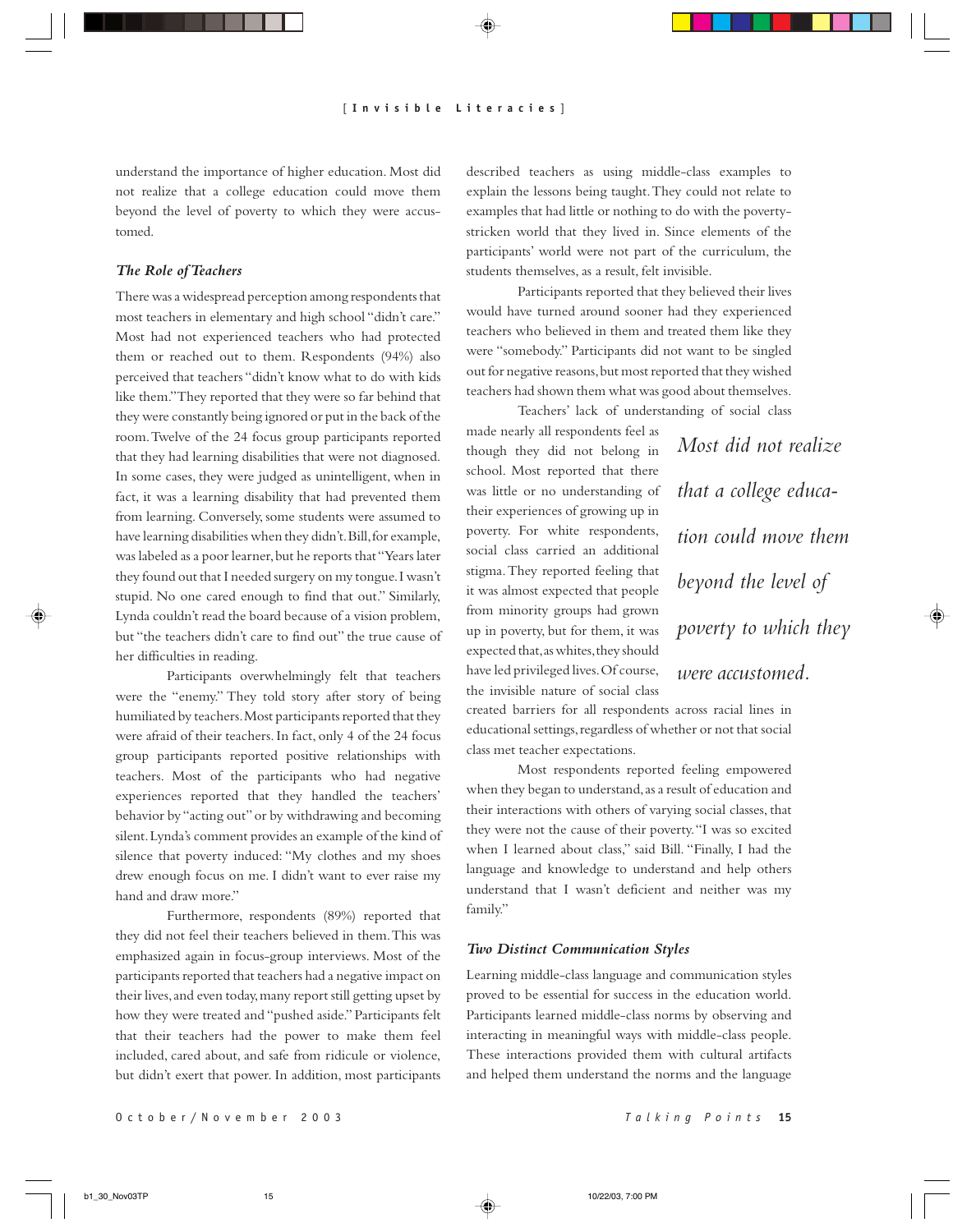*When students from poverty backgrounds enter the world of education, their communication styles are likely to clash with the formal nature of print-culture*

*communication.*

that dominate education. They also reported learning to imitate the social behavior of the middle-class. In a fuller version of this study, I found that adjusting to the education culture was particularly important to breaking the cycle of generational poverty (Beegle, 2000). The behavior norms of people from poverty were not rewarded in the education setting. Grammar and vocabulary emerged as barriers to literacy and education for students.

In addition to linguistic barriers, communication style presented challenges to literacy and

success in an educational setting. Ong (1982) found that most people who live in poverty exhibit characteristics of oral culture, getting most of their information verbally. Ong characterizes oral culture as relationship-based, spontaneous, and strongly associated with emotions and physical touch. Verbal communication may not necessarily focus on one idea, but may bounce from idea to idea. Ong found that people who get their information primarily from reading exhibit characteristics of print culture, and tend to be linear, analytical, individualistic, and focused. Education is designed for those people. When students from poverty backgrounds enter the world of education, their communication styles are likely to clash with the formal nature of print-culture communication.

# *Mentoring and Social Capital*

A strong link between mentor support and academic success emerged in my study of students from generational poverty. I found that if students had mentors early in life and in college, they were more likely to obtain a bachelor's degree. Mentors facilitated their understanding of social capital possibilities, expanded their networks of support, and let them know about important resources. In addition, mentors helped generate trust, and once participants felt safe and trusted, they were able to share their povertyrelated experiences with others. As a result, they received more assistance. Additionally, through their mentors, respondents learned new communication styles and behaviors that enabled them to communicate more effectively in the college environment. Mentors, and in most cases, the mentors' connections, were pivotal when linking participants to information and contacts. This facilitated their success in achieving literacy and completing higher education. For example, mentors helped respondents understand the intricacies of filling out financial aid forms and taught them how to improve their study habits. In some cases, these resources reduced the stress of poverty and allowed the respondents to focus on their studies for the first time.

People from generational poverty endure societal, economic, and personal hardships from the moment they are born. Seeking help, building confidence, and becoming knowledgeable about resources are key elements to their future success. The rest of this article provides a final analysis and presents suggestions from participants for improving educational opportunities for college students from generational poverty backgrounds. Their suggestions were insightful and reflective and are presented in their own words. As teachers and administrators, we should consider the recommended actions. We are more likely to increase literacy rates and education levels for students from generational poverty if we can hear and understand how they themselves would like us to help.

#### **Discussion**

The findings of this study illuminate the social, economic, political, and personal factors that influence the potential academic success of students from generational poverty. In a speech given by Paulo Freire in Santa Cruz in 1990, he argued that each society "programs" its people, articulating what is normal and what it takes to belong. From birth, children from generational poverty learn that their families are not "normal," but rather that they are deficient because they do not have the "right" appearance, food, house, job, or communication style. Such messages place blame on those in poverty and reinforce their alienation from middle-class society. Very early on, children from poverty understand from other people that their "poor" choices or "bad" behavior placed them into poverty. Structural causes of poverty such as a lack of living-wage jobs for people with limited literacy or a lack of affordable housing for people with limited incomes are rarely discussed or understood. The isolation of generational poverty compounds the internalizing, as students from generational poverty rarely interact in a meaningful way with those who have benefited from education. Respondents in the study did not grow up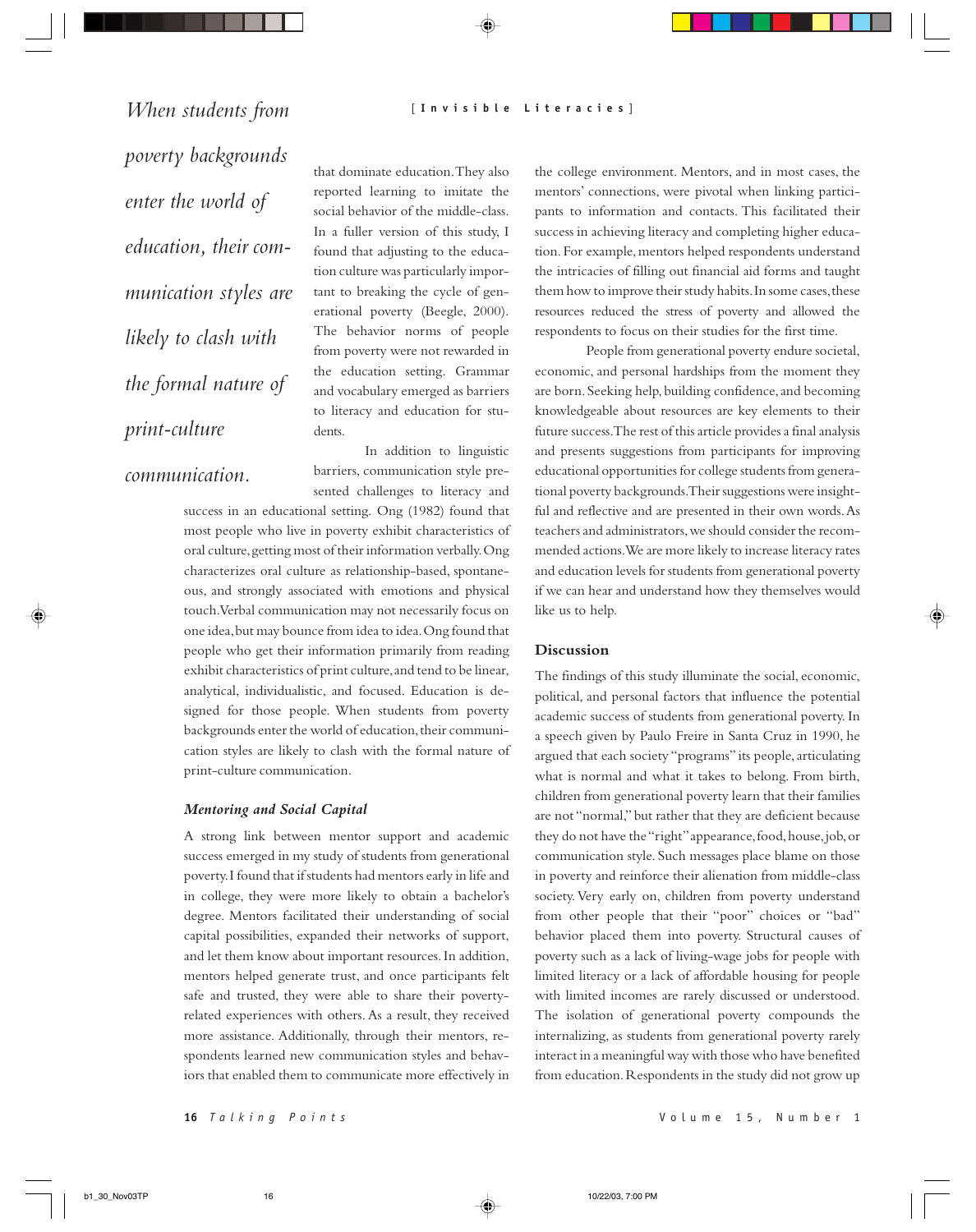believing that education was meaningful or that education was for "people like them." Their families did not have the resources to move out of poverty.

Unfortunately, teachers are often unequipped to provide children from generational poverty with the resources they need to break the cycle. University teacher educators for example, sometimes teach teachers to "maintain their distance" and to "not get personal" with their students. This is the opposite of what is necessary for educating students from generational poverty. These students need to connect with adults in meaningful ways that help them to externalize their poverty conditions. Internalizing poverty conditions as individual inadequacies adversely affects self-esteem, educational goals, and the ability to request needed help. Yet many teachers do not even recognize the elements and challenges of poverty, much less feel prepared to provide the kind of guidance that will help young people overcome them.

The participants in the study's focus groups and the additional respondents who answered questionnaires all felt that understanding root causes of poverty was instrumental in shedding the false burden of responsibility for the social condition of their youth. Yet discussions of the structural causes of poverty rarely occur in the school setting. While school policies often demand that race issues (which similarly prevent people from reaching their potential) be taught and addressed, we do not have the same understanding of the social class issues that also hinder achievement.

Schools, like many other institutions in America, focus on "punishing" students for their poverty. Students living in cars, motels, or even worse living conditions arrive at school late and are punished with tardy slips and detention. Thousands of students from generational poverty fail early grades because they do not turn in their homework. Perhaps the students have parents who are illiterate or have low education levels and cannot help them with their homework. Perhaps they have no space to work or materials with which to do the homework. We cannot know the reason behind the behavior unless we are connected in meaningful ways to the students and their families. Yet the underlying assumptions behind school homework policies are that all students are experiencing middle-class lifestyles, and if the homework is not complete, it is due to a character defect rather than to the situation in which the student lives. Students who don't complete

homework are often labeled as not caring about school or as "deviant." The messages of personal deficiency and hopelessness from society in general are echoed in the halls of our schools and exacerbated by silence about the causes of poverty and the skills and resources needed to overcome them.

Not having a clear definition of generational poverty in the literature also perpetuates stereotypes and misunderstandings. Working-class poverty, temporary poverty, situational poverty, depression-era poverty, and immigrant poverty are all classified as poverty. The reality is that

each of these experiences presents those living in it with unique challenges and world views. For example, an educated family facing unemployment may experience situational or temporary poverty, but their middle-class background, social networks, assets, and education create possibilities for moving out of poverty that other groups are unlikely to have. Someone from generational poverty who is unedu-

*Find ways to highlight students' strengths, and believe in the learning potential of each child.*

cated and whose social network consists of others from generational poverty will be presented with very different challenges.

The voices I've presented in this article clearly show that teachers play a pivotal role in the lives of students from generational poverty and can make a difference in whether or not students successfully attain literacy. The following recommendations, provided primarily by respondents in the study, can be building blocks for teachers who want to promote the literacy and learning of students from generational poverty.

- [1.] Show and tell students that they are special. Teachers should make every effort to help students learn what is unique and good about themselves. Find ways to highlight students' strengths, and believe in the learning potential of each child. Creating opportunities for small educational successes helps build selfconfidence and infuse meaning into students' education.
- [2.] Make extra efforts to ensure understanding of the material being covered. Because of low self-confidence and/or shame, students from generational poverty are often silent, and their silence is often mistaken for understanding the material. When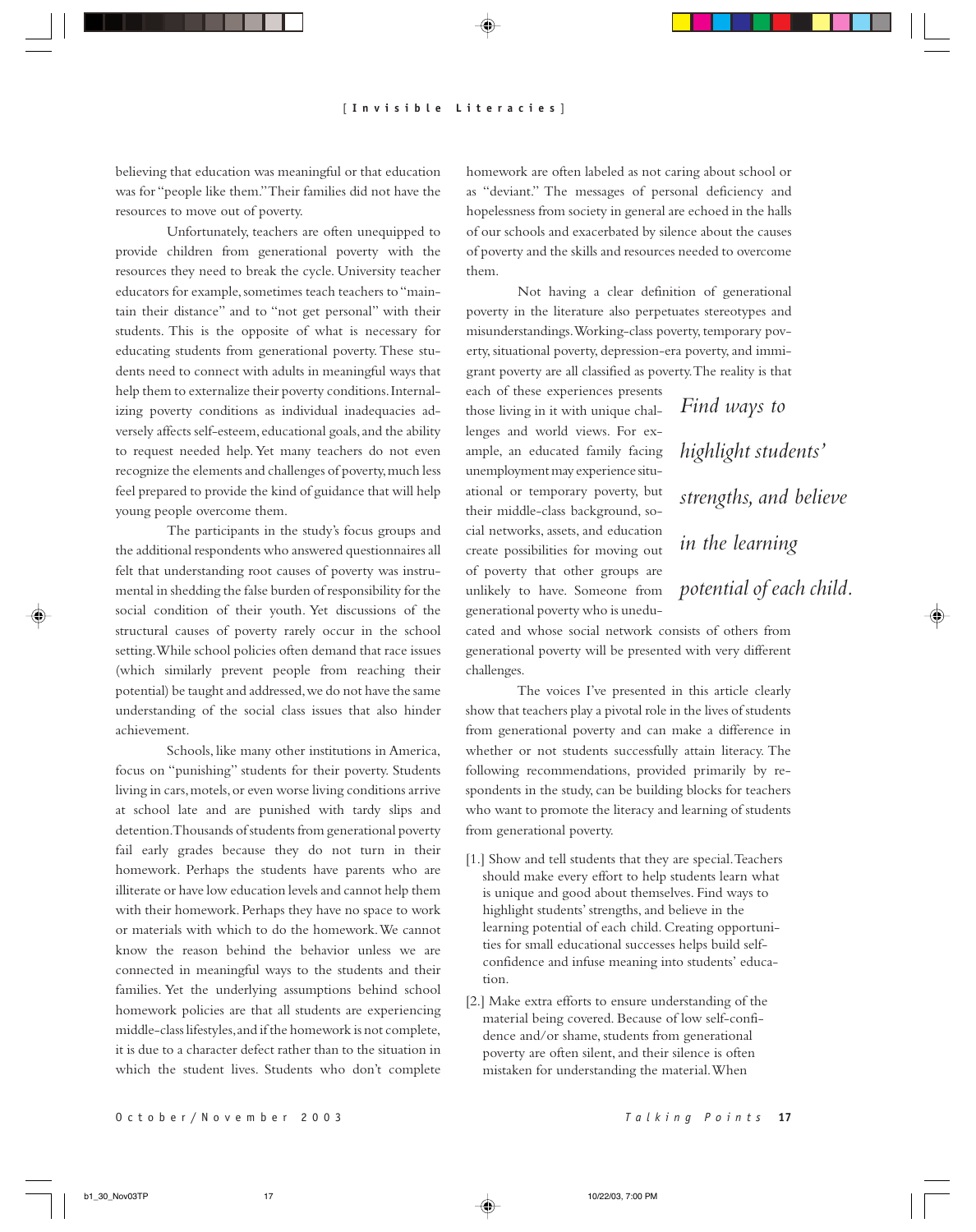*Connect students with a mentor who is sensitive to the realities of poverty and understands how to help them through the educational*

*system.*

students from generational poverty do not answer a question or a peer answers it before them, teachers often forget to go back and make sure that the students who did not speak out understand the concepts being explained.

[3.] Ensure that the school and the classroom are safe, both emotionally and physically. The world of generational poverty is not safe. Basic needs are often not met, and children often witness or experience violence. The resulting insecurities can create anger, bad attitudes, and

"smart" mouths. Try to help students counteract these through trust and understanding. Furthermore, protect students from ridicule of their clothing, hair, shoes, or other status symbols.

- [4.] Address social class as part of the curriculum and fight classism. Create learning opportunities for exploring structural causes of poverty. For example, talk about how much the minimum wage is and what it will buy (housing, food, transportation, etc.). Discuss the differences in pay for someone with a high school education and someone with a bachelor's degree.
- [5.] Examine your own attitudes, beliefs, and values related to people from generational poverty. Educators, like many others in America, are socialized to believe the stereotypes about people from generational poverty, including that they are lazy, they make bad choices, they are not motivated, and they are not intelligent. Professional development in this area, as well as an attempt to gain a historical understanding of the current attitudes toward poverty in America, can help teachers learn to suspend judgment. Support groups with others who work with families from generational poverty are also helpful.
- [6.] Examine the school culture and leadership attitudes, beliefs, and values related to generational poverty. What norms are in place in the school climate? Do they facilitate learning for students from generational poverty? Carefully examine school discipline policies and explore whether problematic behavior is related to conditions of poverty. For example, one innovative school administrator threw out tardy slips and replaced them with "we are glad you are here" slips. The administrator, after a home visit, had learned that the fourth-grade student who was often tardy was living in the back of a pickup truck, and that home visit

changed the way the boy was treated at school. Students do not want to be pitied or judged. They simply want a school environment in which peers, teachers, and administrators try to understand and appreciate them.

- [7.] Connect students with a mentor who is sensitive to the realities of poverty and understands how to help them through the educational system. Participants in this study gained resiliency skills through connecting with middle-class people in meaningful ways. The research is clear that a mentor is essential for breaking the cycle of generational poverty (Levine & Nidiffer, 1996; Beegle, 2000) and for achieving literacy.
- [8.] Build a network of support. In other words, know who else in your school community is working to address poverty issues and how to link students and families to them. Building partnerships increases the social capital for families experiencing generational poverty. Teachers and mentors can illuminate the rules and norms of middle-class life and increase educational success for students and families.
- [9.] Educate students and other school staff about the two distinct styles of communication: written and oral. Students from generational poverty tend to have the characteristics of oral culture, which are generally not valued in the educational setting. Middle-class students are used to thinking abstractly, gaining information from print, and having their lives organized in a linear style. Teachers can assist students by helping them balance the two styles; they can specifically demonstrate aspects of print culture (such as how to get information from reading and the use of "standard" middle-class English), as well as teach which characteristics of an oral culture are situationally appropriate (such as when interrupting is and isn't acceptable). Through example, you can help your own peers replace negative value judgments of oral culture characteristics (such as interrupting, jumping from subject to subject, being late, focusing on relationships, expressing emotions, and exhibiting more physical behavior) with understanding that there are these two very different styles of interacting.
- [10.] Understand that meanings are in people, not words. Meanings are created by the context in which we grow up. Education generally has negative meanings for students and families from generational poverty. Work to create a new "definition" of education that includes positive school experiences for both students and families. One example is to spotlight children and let parents clearly see that you value their child.
- [11.] Think through incentives and motivators. Are they based on middle-class frames of reference (e.g., work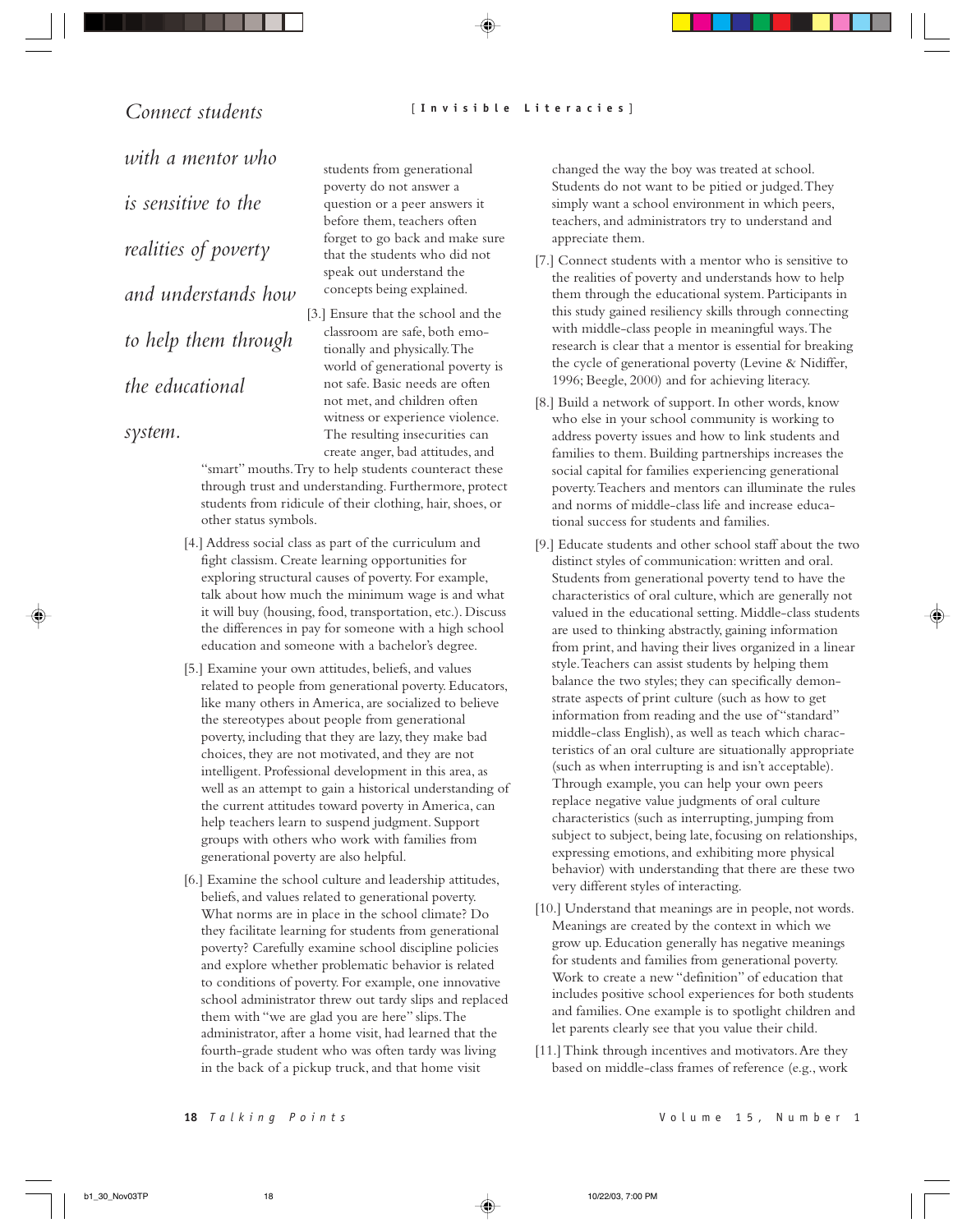hard so you'll be prepared for the next grade, or stay in school to get a good job)? If school doesn't represent success, being prepared for the next grade means nothing. A job in the world of generational poverty means that you work hard for very little pay, while perhaps still going hungry or being evicted from your home. Therefore, the prospect of getting a job will not be an effective motivator for students from generational poverty. Instead, ask them, "If you get knocked down, what are five things you would get back up for?" Their responses will tell you what their passions are and what motivates them, so you will be more prepared to approach things from a perspective they can relate to.

- [12.] Rethink homework assignments. Homework is a middle-class construct that does not fit well in the world of generational poverty. What is the purpose of the homework? Is there another way to achieve the goals in the school setting (preferably in school or perhaps after-school tutorial programs)? Keep in mind that learning for students from generational poverty is going to happen primarily during the school day unless supportive conditions are created to make it possible elsewhere.
- [13.] Expose students to a variety of educated professionals. Bring in speakers, take field trips, and talk about career possibilities. They can only know what they are exposed to. Make sure there is time for the students to hear personal stories of how professionals came to be educated or obtained their jobs.
- [14.] Suspend judgment of parent/guardian behavior. Express appreciation of parenting efforts, even if the efforts are not what you might expect from a middleclass parent. Students feel when parents are judged negatively. Parents and guardians living in generational poverty are in survival mode. While it may seem they do not support or care about their children's education, my research findings and personal experiences say otherwise. My mother, for example, never went to a school conference. She'd say, "I ain't going in there and make a fool of myself," yet I have the most caring mother you could ever want. Researchers often cite statistics saying that parents from generational poverty do not support their child's education. This is interpreted to mean that they do not care about their children. My findings indicate that parents of respondents cared very much about their children, but had different world-views from middle-class parents about education and about what was best for their child. Many parents or guardians from generational poverty have bought into the American myth that if you work hard, you will move up, even though their lives are in direct contrast to this. They believe their children

should be working, not going to school. Do not ask parents to do what they do not have the emotional, educational, or financial resources to do. Asking a single mother with a sixth-grade education and three children to spend an hour reading or helping with homework is unrealistic. Parental involvement happens when schools and teachers build trusting relationships and create a welcoming climate that accepts people where they are.

# **Conclusion**

My personal experiences of growing up in generational poverty and the voices of research participants can contribute to our understanding of what is necessary for increasing

literacy rates for students from this background. To assume the challenging task of becoming literate and educated, these students must bridge social-class, cultural, and academic gaps. Listening to the voices of those experiencing generational poverty forces us to confront the inadequate ways in which we, as a society and in educational settings, deal with social-class differences. The extremely low numbers of people in generational poverty who achieve literacy and obtain college degrees force us to examine the limited progress we have made with educational equity in this area. The information, stories, and recommendations of respondents in this

*Asking a single mother with a sixthgrade education and three children to spend an hour reading or helping with homework is unrealistic.*

study can help us do something about it. My education, my work, and my passion are to help people from all races who are trapped in generational poverty. I want them to have literacy and higher education as genuine options. But this will only happen if the voices of those struggling with generational poverty are heard and their perspectives understood. O

# **References**

Beegle, D. M. (2000). *Interrupting generational poverty: Experiences affecting successful completion of a bachelor's degree*. Unpublished doctoral dissertation, Portland State University, Portland, OR.